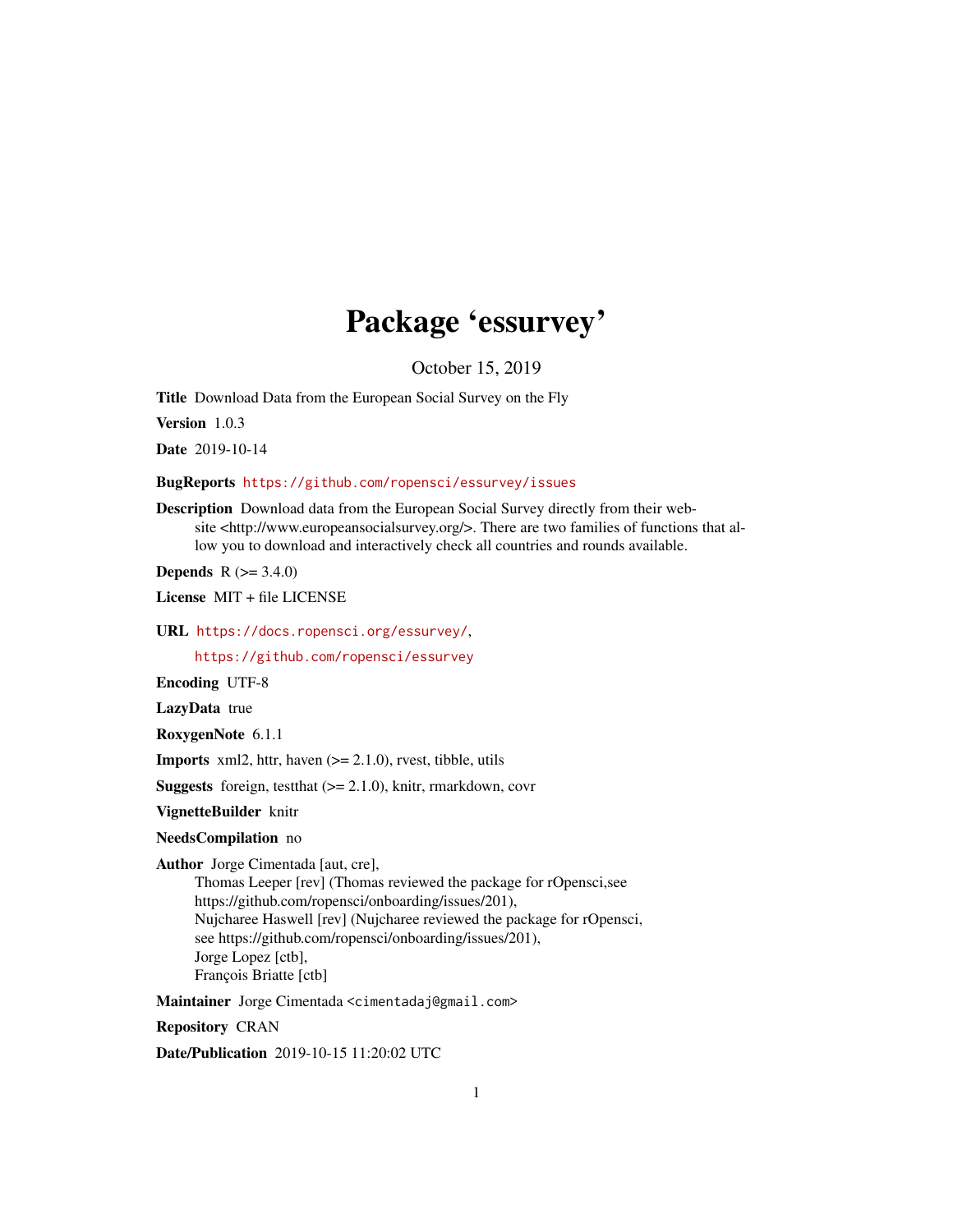## <span id="page-1-0"></span>R topics documented:

#### **Index** [17](#page-16-0)

<span id="page-1-1"></span>import\_country *Download integrated rounds separately for countries from the European Social Survey*

#### Description

Download integrated rounds separately for countries from the European Social Survey

#### Usage

```
import_country(country, rounds, ess_email = NULL, format = NULL)
import_all_cntrounds(country, ess_email = NULL, format = NULL)
download_country(country, rounds, ess_email = NULL,
 output_dir = getwd(), format = "stata")
```
#### Arguments

| country      | a character of length 1 with the full name of the country. Use show_countries<br>for a list of available countries.                                                                                                                                                                                                                                            |
|--------------|----------------------------------------------------------------------------------------------------------------------------------------------------------------------------------------------------------------------------------------------------------------------------------------------------------------------------------------------------------------|
| rounds       | a numeric vector with the rounds to download. See show rounds for all avail-<br>able rounds.                                                                                                                                                                                                                                                                   |
| $ess$ _email | a character vector with your email, such as "your_email@email.com". If you<br>haven't registered in the ESS website, create an account at http://www.europeansocialsurvey.<br>org/user/new. A preferred method is to login through set_email.                                                                                                                  |
| format       | the format from which to download the data. By default it is NULL for import $\rightarrow$<br>functions and tries to read 'stata', 'spss' and 'sas' in the specific order. This can<br>be useful if some countries don't have a particular format available. Alterna-<br>tively, the user can specify the format which can either be 'stata', 'spss' or 'sas'. |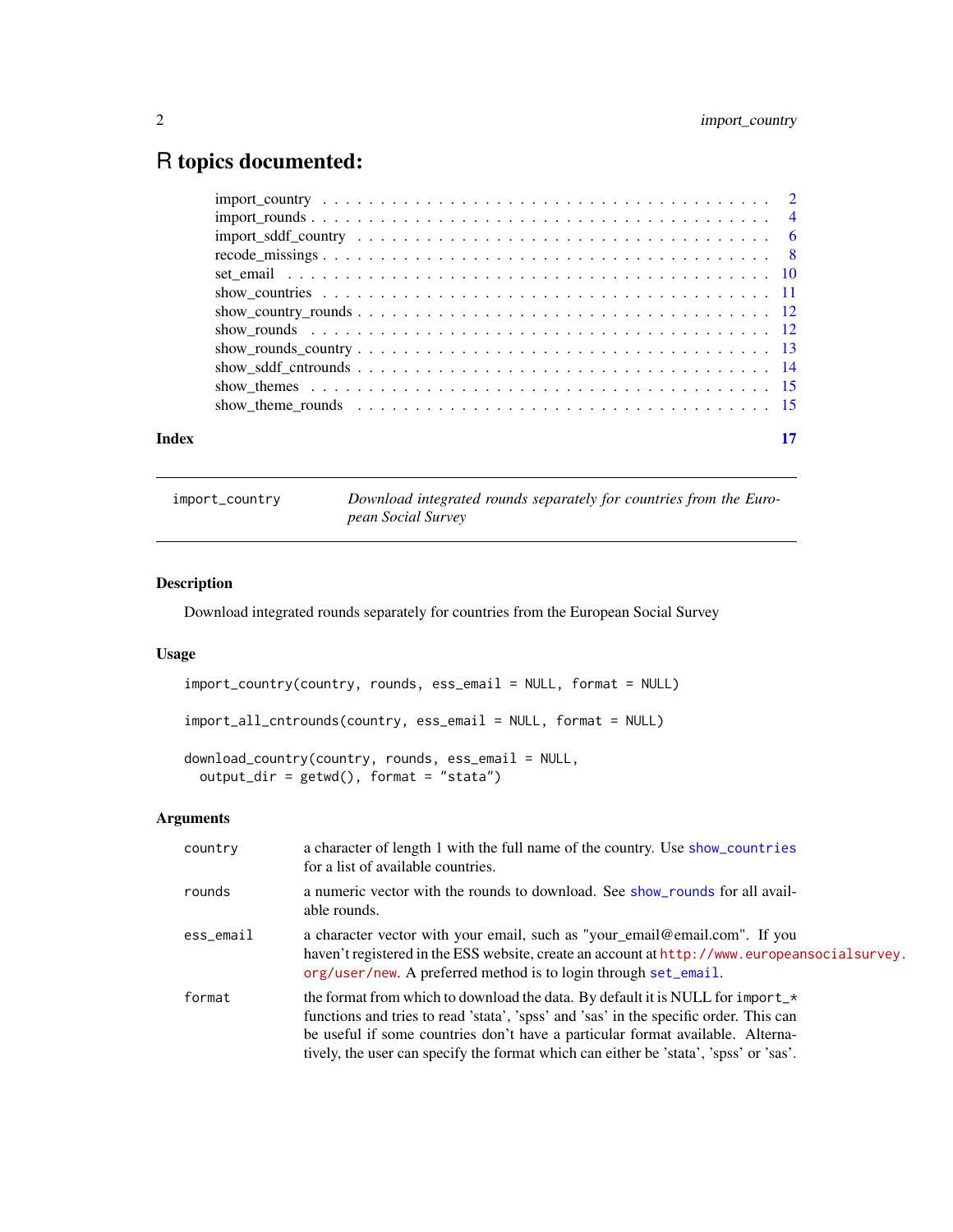|            | For the download_* functions it is set to 'stata' because the format should be                                                                                                                                                             |
|------------|--------------------------------------------------------------------------------------------------------------------------------------------------------------------------------------------------------------------------------------------|
|            | specified before the downloading. When using import_country the data will                                                                                                                                                                  |
|            | be downloaded and read in the format specified. For download_country, the                                                                                                                                                                  |
|            | data is downloaded from the specified format (only 'spss' and 'stata' supported,<br>see details).                                                                                                                                          |
| output_dir | a character vector with the output directory in case you want to only download<br>the files using download country. Defaults to your working directory. This<br>will be interpreted as a <b>directory</b> and not a path with a file name. |

#### Details

Use import\_country to download specified rounds for a given country and import them to R. import\_all\_cntrounds will download all rounds for a given country by default and download\_country will download rounds and save them in a specified format in the supplied directory.

The format argument from import\_country should not matter to the user because the data is read into R either way. However, different formats might have different handling of the encoding of some questions. This option was preserved so that the user can switch between formats if any encoding errors are found in the data. For more details see the discussion [here.](https://github.com/ropensci/essurvey/issues/11) For this particular argument, 'sas' is not supported because the data formats have changed between ESS waves and separate formats require different functions to be read. To preserve parsimony and format errors between waves, the user should use 'spss' or 'stata'.

#### Value

for import\_country if length(rounds) is 1, it returns a tibble with the latest version of that round. Otherwise it returns a list of length(rounds) containing the latest version of each round. For download\_country, if output\_dir is a valid directory, it returns the saved directories invisibly and saves all the rounds in the chosen format in output\_dir

#### Examples

```
## Not run:
set_email("your_email@email.com")
# Get first three rounds for Denmark
dk_three <- import_country("Denmark", 1:3)
# Only download the files, this will return nothing
temp_dir <- tempdir()
download_country(
 "Turkey",
rounds = c(2, 4),
output_dir = temp_dir
)
# By default, download_country downloads 'stata' files but
# you can also download 'spss' or 'sas' files.
```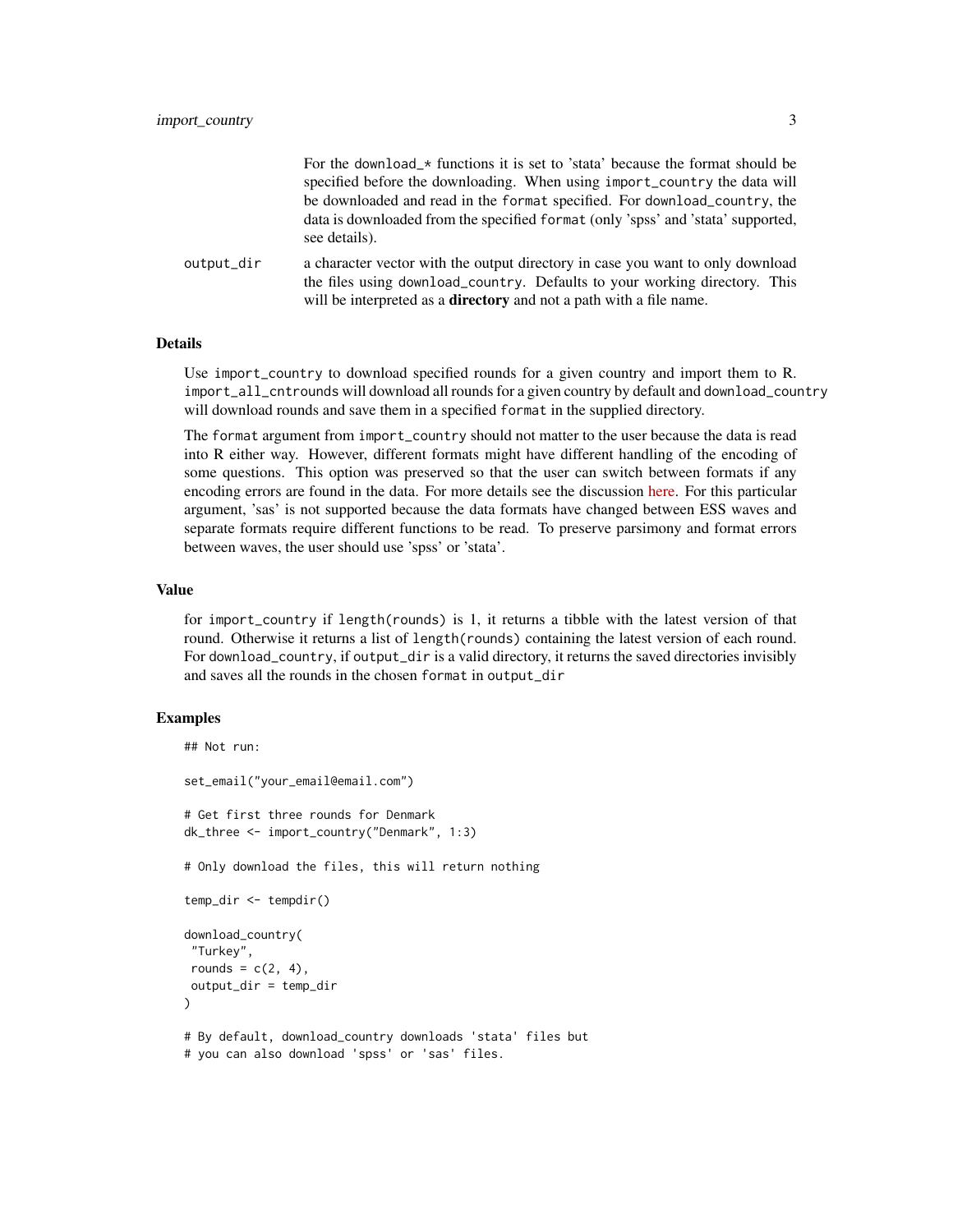```
download_country(
 "Turkey",
 rounds = c(2, 4),
 output_dir = temp_dir,
 format = 'spss'
\lambda# If email is not registered at ESS website, error will arise
uk_one <- import_country("United Kingdom", 5, "wrong_email@email.com")
# Error in authenticate(ess_email) :
# The email address you provided is not associated with any registered user.
# Create an account at http://www.europeansocialsurvey.org/user/new
# If selected rounds don't exist, error will arise
czech_two <- import_country("Czech Republic", c(1, 22))
# Error in country_url(country, rounds) :
# Only rounds ESS1, ESS2, ESS4, ESS5, ESS6, ESS7, ESS8 available
# for Czech Republic
## End(Not run)
```
<span id="page-3-1"></span>import\_rounds *Download integrated rounds from the European Social Survey*

#### Description

Download integrated rounds from the European Social Survey

#### Usage

```
import_rounds(rounds, ess_email = NULL, format = NULL)
import_all_rounds(ess_email = NULL, format = NULL)
download_rounds(rounds, ess_email = NULL, output_dir = getwd(),
  format = "stata")
```
#### Arguments

| rounds    | a numeric vector with the rounds to download. See show rounds for all avail-<br>able rounds.                                                                               |
|-----------|----------------------------------------------------------------------------------------------------------------------------------------------------------------------------|
| ess_email | a character vector with your email, such as "your_email@email.com". If you<br>haven't registered in the ESS website, create an account at http://www.europeansocialsurvey. |
|           | $org/user/new$ . A preferred method is to login through set email.                                                                                                         |

<span id="page-3-0"></span>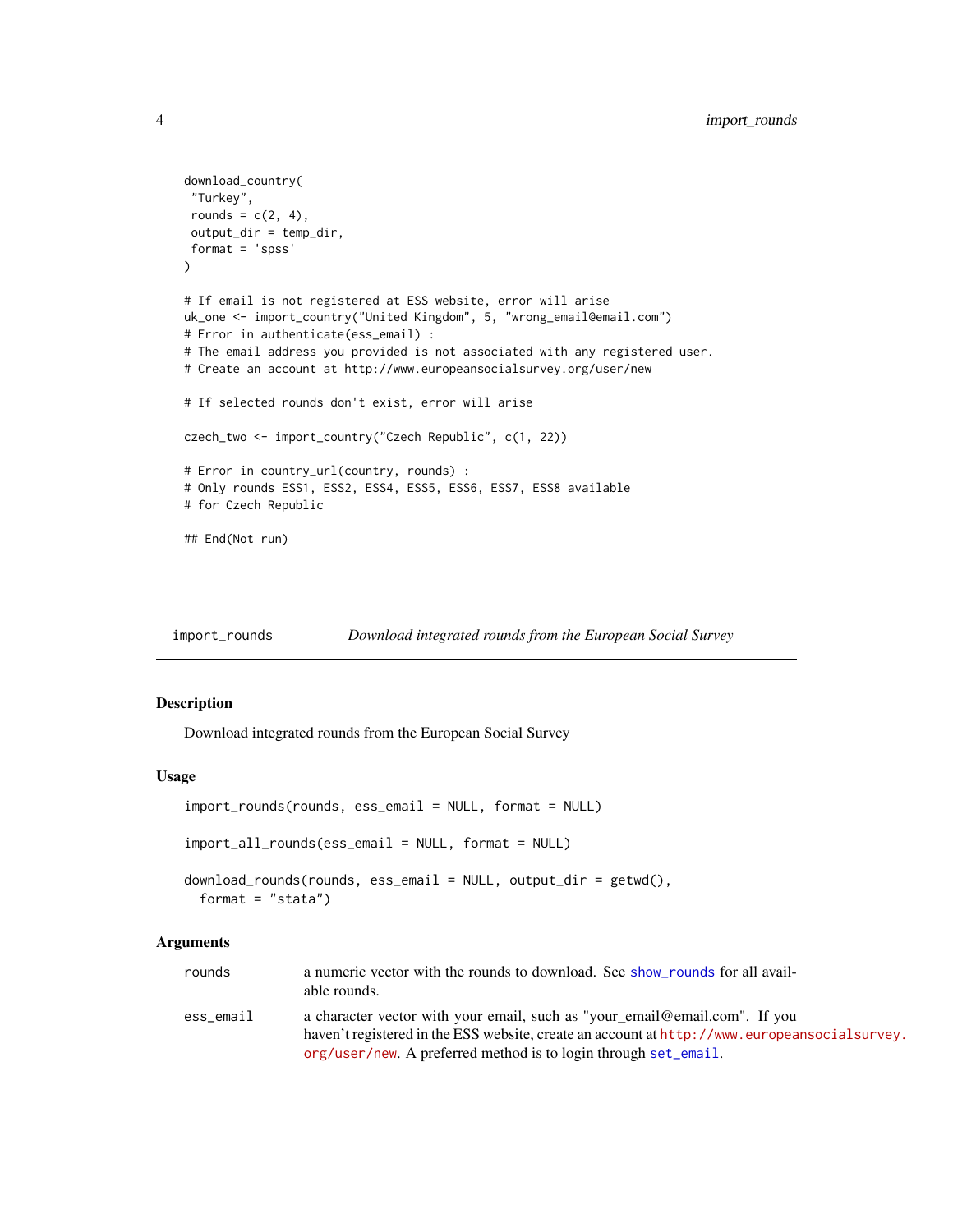#### import\_rounds 5

| format     | the format from which to download the data. By default it is NULL for import_ $\star$<br>functions and tries to read 'stata', 'spss' and 'sas' in the specific order. This can |
|------------|--------------------------------------------------------------------------------------------------------------------------------------------------------------------------------|
|            | be useful if some countries don't have a particular format available. Alterna-                                                                                                 |
|            | tively, the user can specify the format which can either be 'stata', 'spss' or 'sas'.                                                                                          |
|            | For the download $\star$ functions it is set to 'stata' because the format should be                                                                                           |
|            | specified before downloading. When using import_country the data will be                                                                                                       |
|            | downloaded and read in the format specified. For download_country, the data                                                                                                    |
|            | is downloaded from the specified format (only 'spss' and 'stata' supported, see<br>details).                                                                                   |
| output_dir | a character vector with the output directory in case you want to only download                                                                                                 |
|            | the files using the download_rounds. Defaults to your working directory. This<br>will be interpreted as a <b>directory</b> and not a path with a file name.                    |

#### Details

Use import\_rounds to download specified rounds and import them to R. import\_all\_rounds will download all rounds by default and download\_rounds will download rounds and save them in a specified format in the supplied directory.

The format argument from import\_rounds should not matter to the user because the data is read into R either way. However, different formats might have different handling of the encoding of some questions. This option was preserved so that the user can switch between formats if any encoding errors are found in the data. For more details see the discussion [here.](https://github.com/ropensci/essurvey/issues/11) For this particular argument in, 'sas' is not supported because the data formats have changed between ESS waves and separate formats require different functions to be read. To preserve parsimony and format errors between waves, the user should use 'spss' or 'stata'.

#### Value

for import\_rounds if length(rounds) is 1, it returns a tibble with the latest version of that round. Otherwise it returns a list of length(rounds) containing the latest version of each round. For download\_rounds, if output\_dir is a valid directory, it returns the saved directories invisibly and saves all the rounds in the chosen format in output\_dir

#### Examples

```
## Not run:
set_email("your_email@email.com")
# Get first three rounds
three_rounds <- import_rounds(1:3)
temp_dir <- tempdir()
# Only download the files to output_dir, this will return nothing.
download_rounds(
rounds = 1:3,
output_dir = temp_dir,
)
```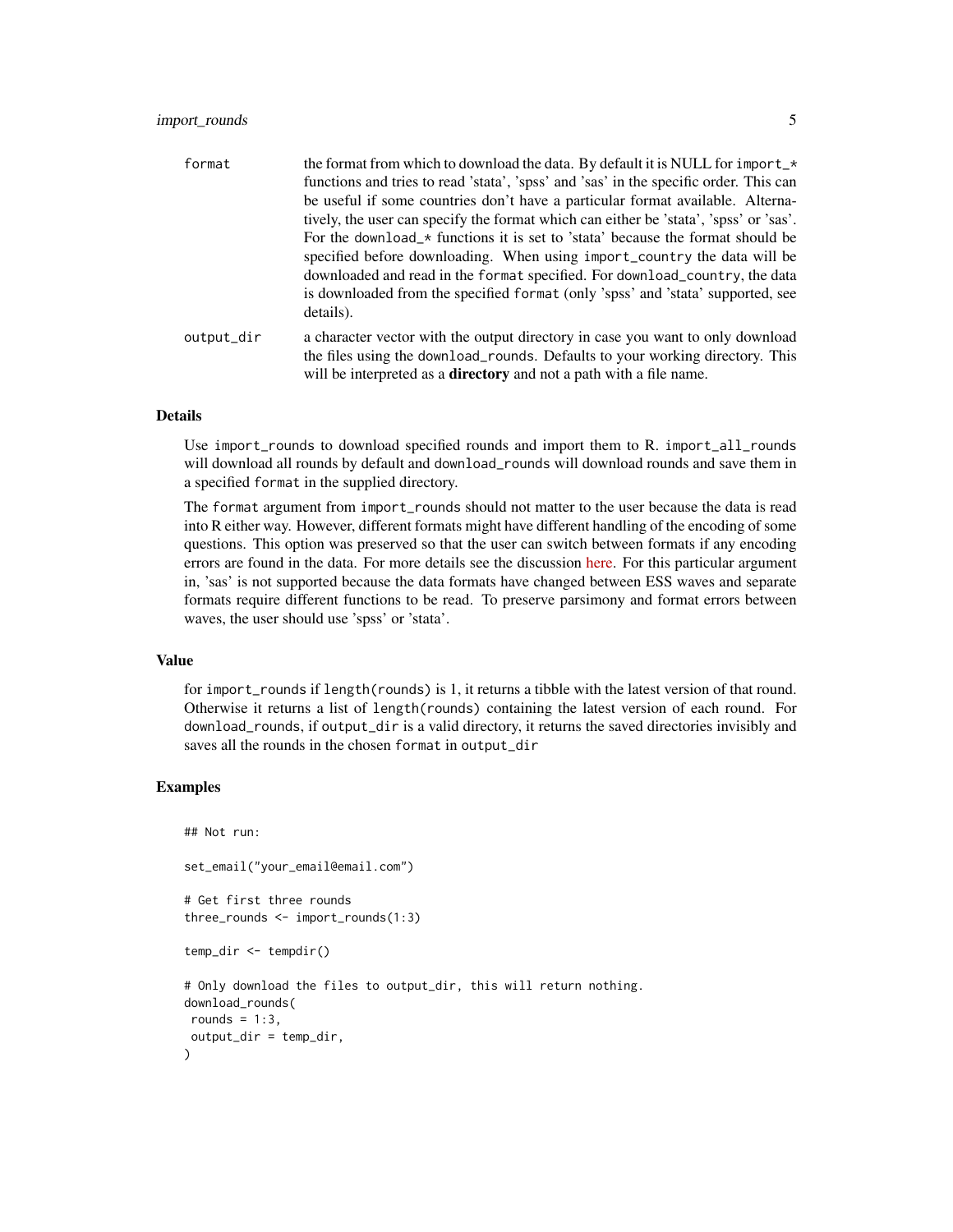```
# By default, download_rounds saves a 'stata' file. You can
# also download 'spss' and 'sas' files.
download_rounds(
rounds = 1:3,
output_dir = temp_dir,
format = 'spss'
)
# If rounds are repeated, will download only unique ones
two_rounds <- import_rounds(c(1, 1))
# If email is not registered at ESS website, error will arise
two_rounds <- import_rounds(c(1, 2), "wrong_email@email.com")
# Error in authenticate(ess_email) :
# The email address you provided is not associated with any registered user.
# Create an account at https://www.europeansocialsurvey.org/user/new
# If selected rounds don't exist, error will arise
two_rounds <- import_rounds(c(1, 22))
# Error in round_url(rounds) :
# ESS round 22 is not a available. Check show_rounds()
## End(Not run)
```
<span id="page-5-1"></span>import\_sddf\_country *Download SDDF data by round for countries from the European Social Survey*

#### Description

Download SDDF data by round for countries from the European Social Survey

#### Usage

```
import_sddf_country(country, rounds, ess_email = NULL, format = NULL)
```

```
import_all_sddf_cntrounds(country, ess_email = NULL, format = NULL)
```

```
download_sddf_country(country, rounds, ess_email = NULL,
  output\_dir = getwd(), format = "stata")
```
#### Arguments

country a character of length 1 with the full name of the country. Use [show\\_countries](#page-10-1) for a list of available countries.

<span id="page-5-0"></span>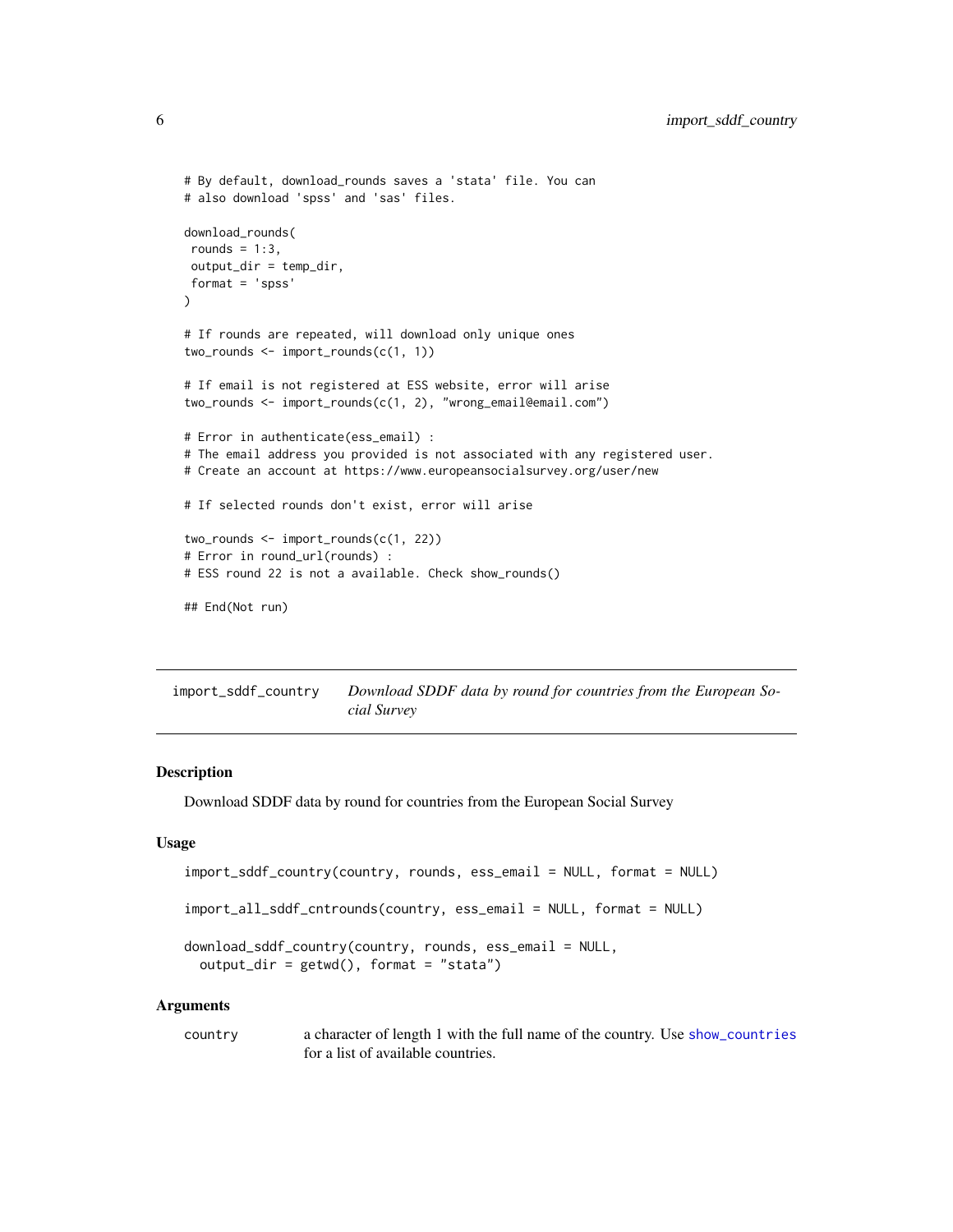<span id="page-6-0"></span>

| rounds     | a numeric vector with the rounds to download. See show_sddf_cntrounds for<br>all available rounds for any given country.                                                                                                                                                                                                                                                                                                                                                                                                                                                                                                                                                                                                                                                                                          |
|------------|-------------------------------------------------------------------------------------------------------------------------------------------------------------------------------------------------------------------------------------------------------------------------------------------------------------------------------------------------------------------------------------------------------------------------------------------------------------------------------------------------------------------------------------------------------------------------------------------------------------------------------------------------------------------------------------------------------------------------------------------------------------------------------------------------------------------|
| ess_email  | a character vector with your email, such as "your_email@email.com". If you<br>haven't registered in the ESS website, create an account at http://www.europeansocialsurvey.<br>org/user/new. A preferred method is to login through set_email.                                                                                                                                                                                                                                                                                                                                                                                                                                                                                                                                                                     |
| format     | the format from which to download the data. By default it is NULL for import_*<br>functions and tries to read 'stata', 'spss' and 'sas' in the specific order. This<br>can be useful if some countries don't have a particular format available. Al-<br>ternatively, the user can specify the format which can either be 'stata', 'spss'<br>or 'sas'. For the download $\star$ functions it is set to 'stata' because the format<br>should be specified before downloading. Setting it to NULL will iterate over<br>'stata', 'spss' and 'sas' and download the first that is available. When using<br>import_country the data will be downloaded and read in the format specified.<br>For download_country, the data is downloaded from the specified format (only<br>'spss' and 'stata' supported, see details). |
| output_dir | a character vector with the output directory in case you want to only download<br>the files using download_sddf_country. Defaults to your working directory.<br>This will be interpreted as a <b>directory</b> and not a path with a file name.                                                                                                                                                                                                                                                                                                                                                                                                                                                                                                                                                                   |

#### Details

SDDF data (Sample Design Data Files) are data sets that contain additional columns with the sample design and weights for a given country in a given round. These additional columns are required to perform any complex weighted analysis of the ESS data. Users interested in using this data should read the description of SDDF files [here](http://www.europeansocialsurvey.org/data/download_sample_data.html) and should read here for the sampling design of the country of analysis for that specific round.

Use import\_sddf\_country to download the SDDF data by country into R. import\_all\_sddf\_cntrounds will download all available SDDF data for a given country by default and download\_sddf\_country will download SDDF data and save them in a specified format in the supplied directory.

The format argument from import\_country should not matter to the user because the data is read into R either way. However, different formats might have different handling of the encoding of some questions. This option was preserved so that the user can switch between formats if any encoding errors are found in the data. For more details see the discussion [here.](https://github.com/ropensci/essurvey/issues/11)

Additionally, given that the SDDF data is not very complete, some countries do not have SDDF data in Stata or SPSS formats. For that reason, the format argument is not used in import\_sddf\_country. Internally, Stata is chosen over SPSS and SPSS over SAS in that order of preference.

For this particular argument, 'sas' is not supported because the data formats have changed between ESS waves and separate formats require different functions to be read. To preserve parsimony and format errors between waves, the user should use 'stata' or 'spss'.

Starting from round 7 (including), the ESS switched the layout of SDDF data. Before the rounds, SDDF data was published separately by wave-country combination. From round 7 onwards, all SDDF data is released as a single integrated file with all countries combined for that given round. import\_sddf\_country takes care of this nuance by reading the data and filtering the chosen country automatically. download\_sddf\_country downloads the raw file but also reads the data into memory to subset the specific country requested. This process should be transparent to the user but beware that reading/writing the data might delete some of it's properties such as dropping the labels or label attribute.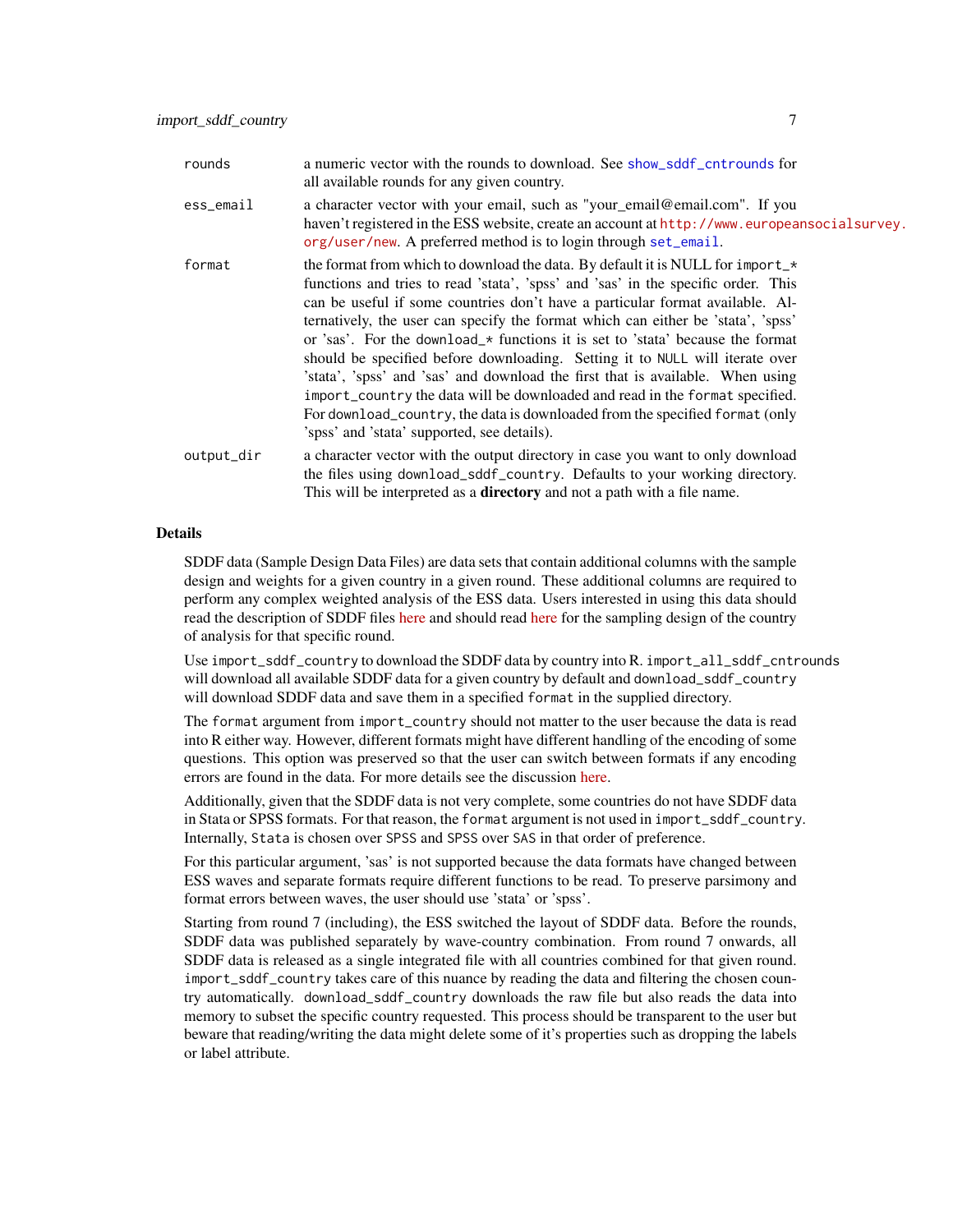<span id="page-7-0"></span>for import\_sddf\_country if length(rounds) is 1, it returns a tibble with the latest version of that round. Otherwise it returns a list of length(rounds) containing the latest version of each round. For download\_sddf\_country, if output\_dir is a valid directory, it returns the saved directories invisibly and saves all the rounds in the chosen format in output\_dir

#### Examples

```
## Not run:
set_email("your_email@email.com")
sp_three <- import_sddf_country("Spain", 5:6)
show_sddf_cntrounds("Spain")
# Only download the files, this will return nothing
temp_dir <- tempdir()
download_sddf_country(
"Spain",
rounds = 5:6,
output_dir = temp_dir
)
# By default, download_sddf_country downloads 'stata' files but
# you can also download 'spss' or 'sas' files.
download_sddf_country(
 "Spain",
rounds = 1:8,
output_dir = temp_dir,
format = 'spss'
\mathcal{L}## End(Not run)
```
recode\_missings *Recode pre-defined missing values as NA*

#### Description

This function is not needed any more, please see the details section.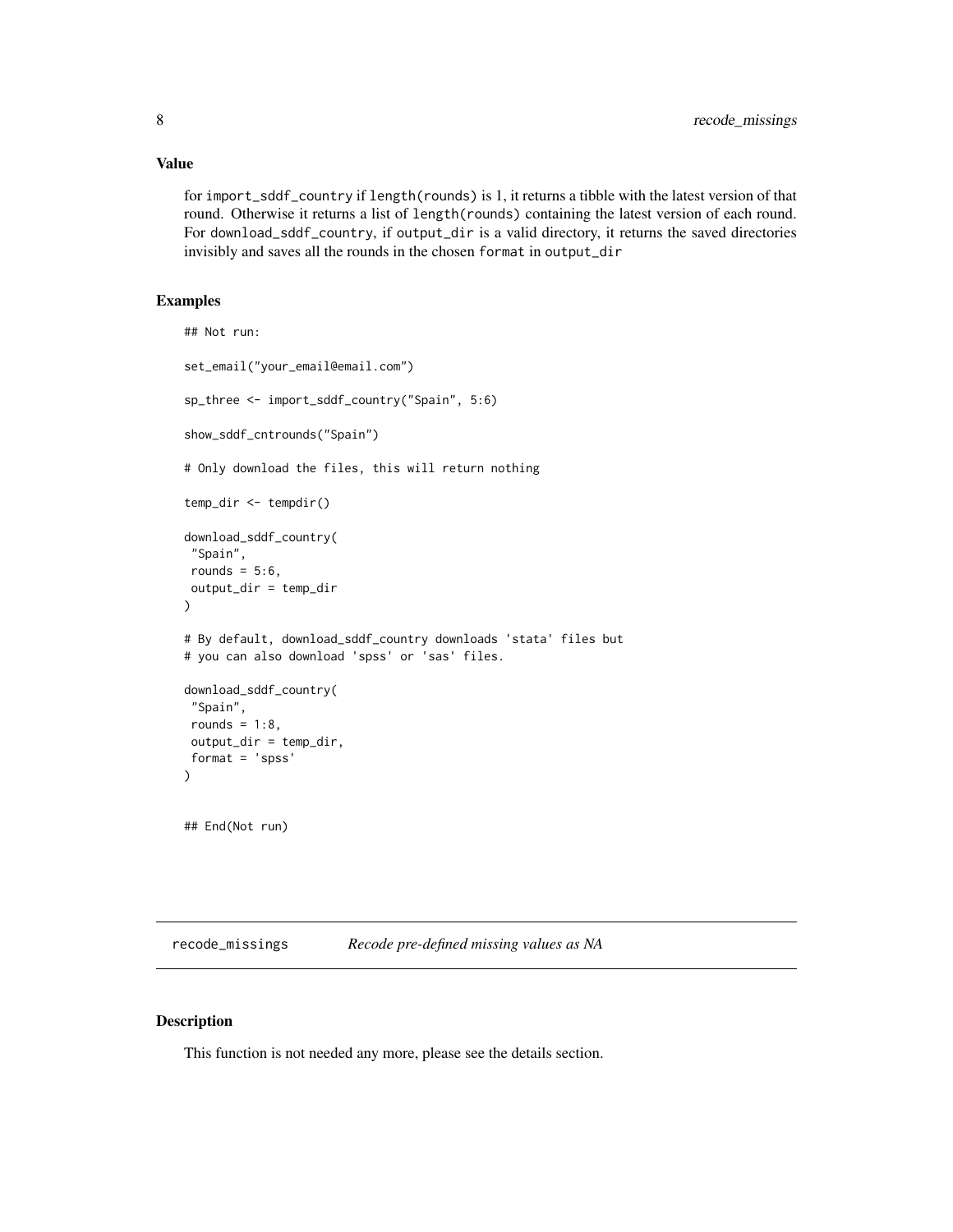<span id="page-8-0"></span>recode\_missings 9

#### Usage

```
recode_missings(ess_data, missing_codes)
recode_numeric_missing(x, missing_codes)
recode_strings_missing(y, missing_codes)
```
#### Arguments

| ess_data      | data frame or tibble with data from the European Social Survey. This data<br>frame should come either from import_rounds, import_country or read with<br>read_dta or read_spss. This is the case because it identifies missing values<br>using labelled classes. |
|---------------|------------------------------------------------------------------------------------------------------------------------------------------------------------------------------------------------------------------------------------------------------------------|
| missing_codes | a character vector with values 'Not applicable', 'Refusal', 'Don't Know', 'No<br>answer' or 'Not available'. By default all values are chosen. Note that the<br>wording is case sensitive.                                                                       |
| X             | a labelled numeric                                                                                                                                                                                                                                               |
| У             | a character vector                                                                                                                                                                                                                                               |

#### Details

Data from the European Social Survey is always accompanied by a script that recodes the categories 'Not applicable', 'Refusal', 'Don't Know', 'No answer' and 'Not available' to missing. This function recodes these categories to NA

The European Social Survey now provides these values recoded automatically in Stata data files. These missing categories are now read as missing values by [read\\_dta](#page-0-0), reading the missing categories correctly from Stata.For an example on how these values are coded, see [here.](https://github.com/ropensci/essurvey/issues/35)

#### Old details:

When downloading data directly from the European Social Survey's website, the downloaded .zip file contains a script that recodes some categories as missings in Stata and SPSS formats.

For recoding numeric variables recode\_numeric\_missings uses the labels provided by the [labelled](#page-0-0) class to delete the labels matched in missing\_codes. For the character variables matching is done with the underlying number assigned to each category, namely 6, 7, 8, 9 and 9 for 'Not applicable', Refusal', 'Don't Know', No answer' and 'Not available'.

The functions are a direct translation of the Stata script that comes along when downloading one of the rounds. The Stata script is the same for all rounds and all countries, meaning that these functions work for all rounds.

#### Value

The same data frame or [tibble](#page-0-0) but with values 'Not applicable', 'Refusal', 'Don't Know', 'No answer' and 'Not available' recoded as NA.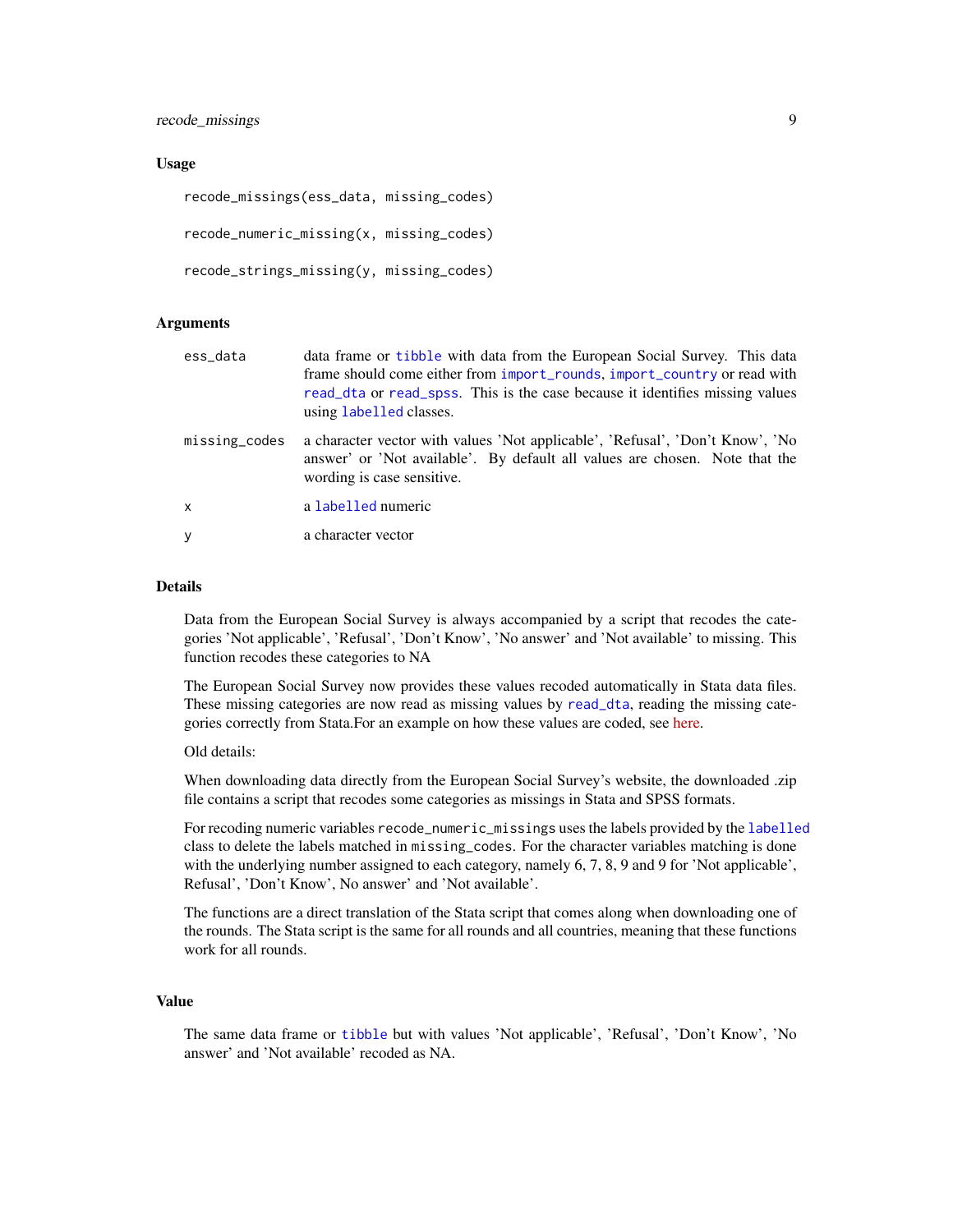#### Examples

```
## Not run:
seven <- import_rounds(7, your_email)
attr(seven$tvtot, "labels")
mean(seven$tvtot, na.rm = TRUE)
names(table(seven$lnghom1))
# First three are actually missing values
seven_recoded <- recode_missings(seven)
attr(seven_recoded$tvtot, "labels")
# All missings have been removed
mean(seven_recoded$tvtot, na.rm = TRUE)
names(table(seven_recoded$lnghom1))
# All missings have been removed
# If you want to operate on specific variables
# you can use other recode_*_missing
seven$tvtot <- recode_numeric_missing(seven$tvtot)
# Recode only 'Don't know' and 'No answer' to missing
seven$tvpol <- recode_numeric_missing(seven$tvpol, c("Don't know", "No answer"))
# The same can be done with recode_strings_missing
## End(Not run)
```
<span id="page-9-1"></span>set\_email *Save your ESS email as an environment variable*

#### Description

Save your ESS email as an environment variable

#### Usage

```
set_email(ess_email)
```
#### Arguments

ess\_email a character string with your registered email.

<span id="page-9-0"></span>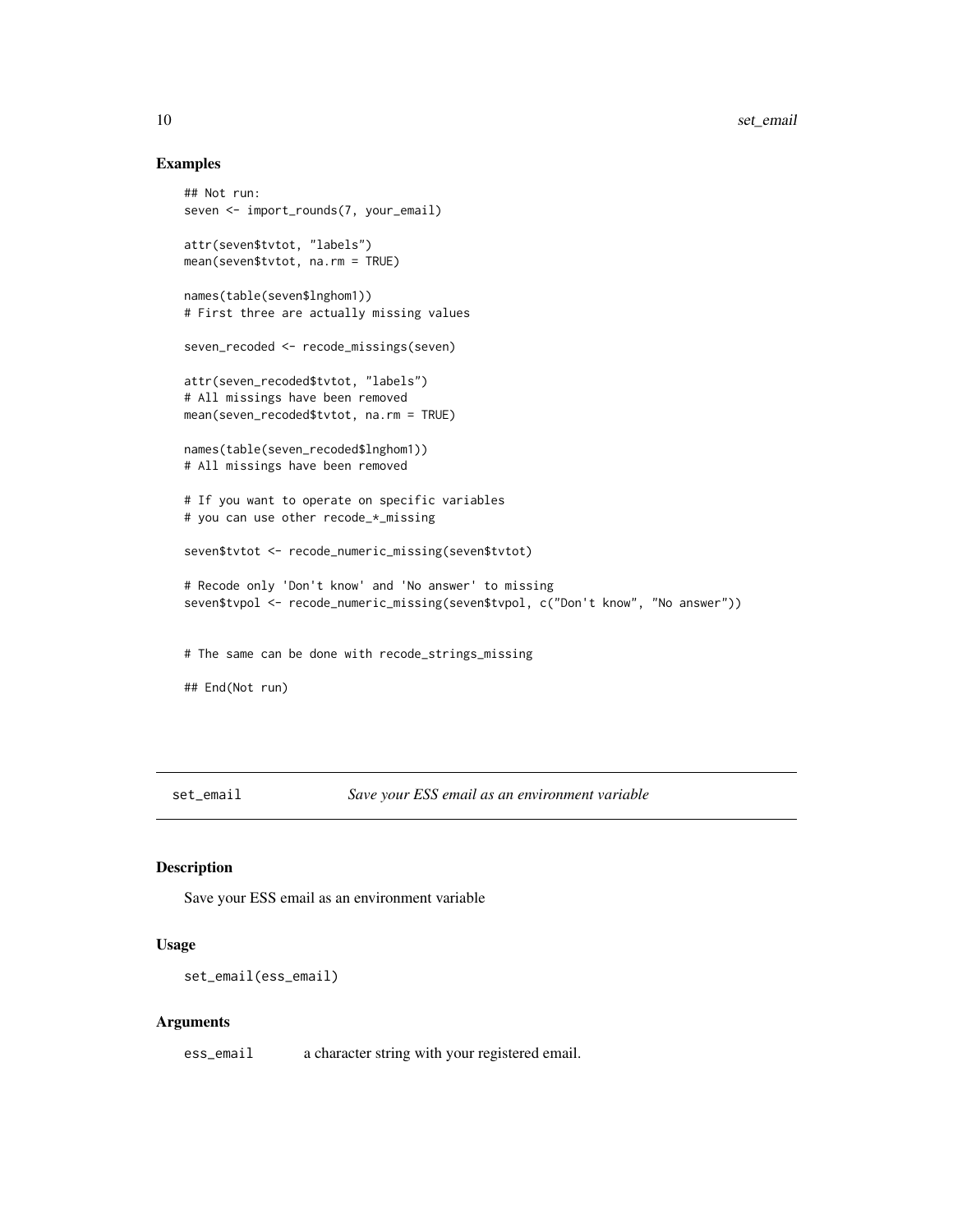<span id="page-10-0"></span>show\_countries 11

#### Details

You should only run set\_email() once and every import\_ and download\_ function should work fine. Make sure your email is registered at <http://www.europeansocialsurvey.org/> before setting the email.

#### Examples

## Not run: set\_email("my\_registered@email.com") ess\_country(1) ## End(Not run)

<span id="page-10-1"></span>show\_countries *Return available countries in the European Social Survey*

#### Description

Return available countries in the European Social Survey

#### Usage

```
show_countries()
```
#### Value

character vector with available countries

#### Examples

show\_countries()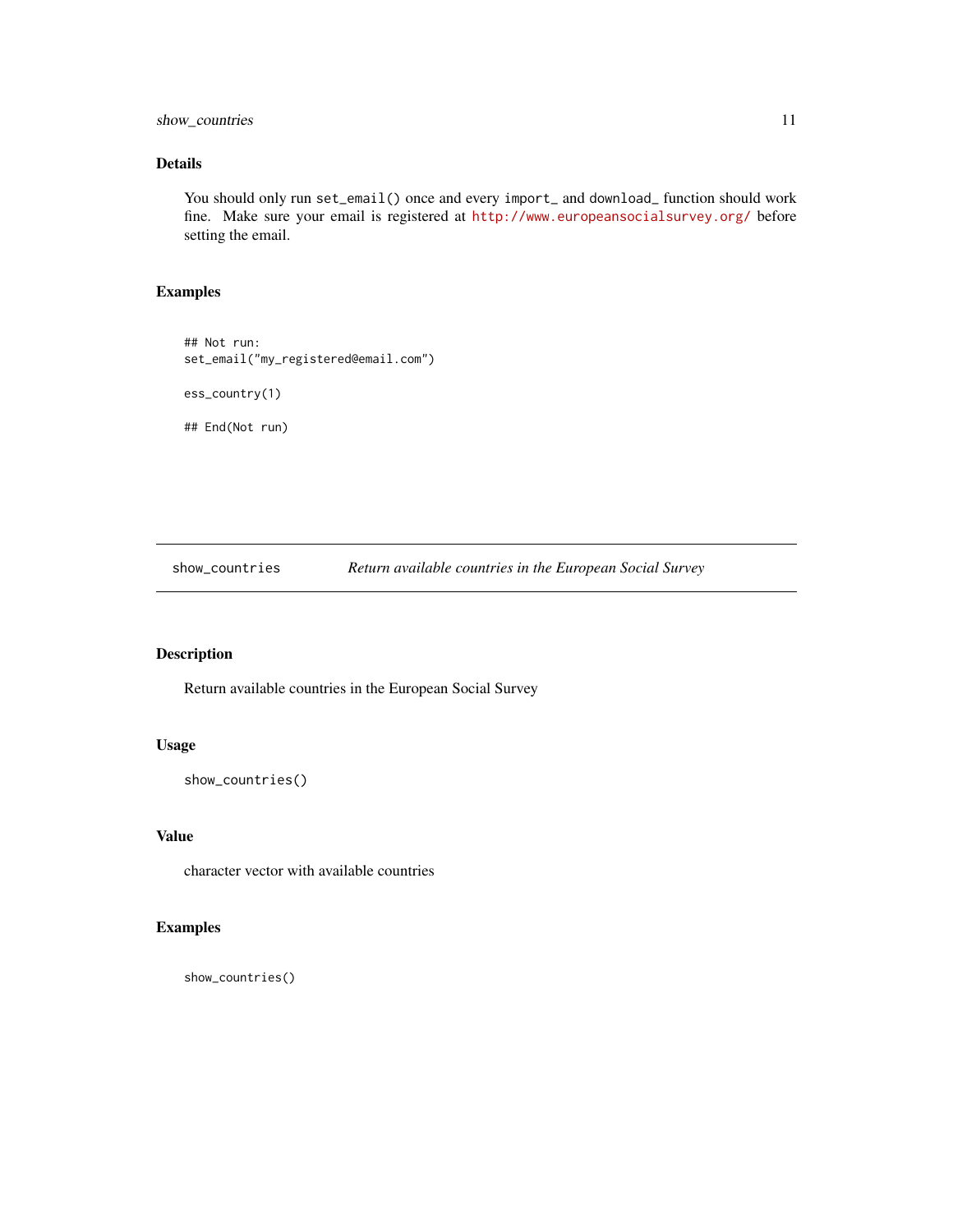<span id="page-11-2"></span><span id="page-11-0"></span>show\_country\_rounds *Return available rounds for a country in the European Social Survey*

#### Description

Return available rounds for a country in the European Social Survey

#### Usage

```
show_country_rounds(country)
```
#### Arguments

country A character of length 1 with the full name of the country. Use [show\\_countries](#page-10-1)for a list of available countries.

#### Value

numeric vector with available rounds for country

#### Examples

show\_country\_rounds("Spain")

show\_country\_rounds("Turkey")

<span id="page-11-1"></span>show\_rounds *Return available rounds in the European Social Survey*

#### Description

Return available rounds in the European Social Survey

#### Usage

show\_rounds()

#### Value

numeric vector with available rounds

#### Examples

show\_rounds()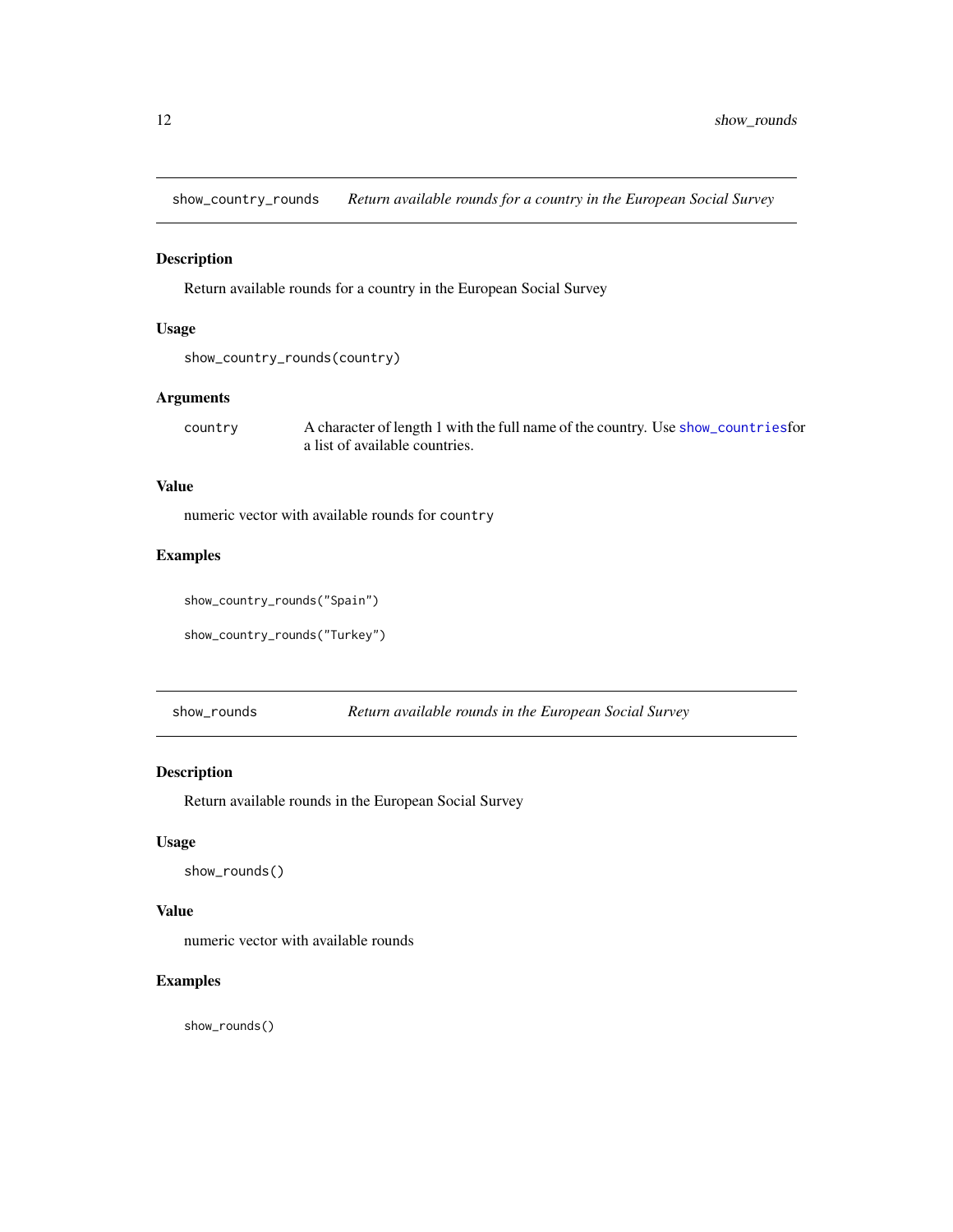<span id="page-12-0"></span>show\_rounds\_country *Return countries that participated in* all *of the specified rounds.*

#### Description

Return countries that participated in all of the specified rounds.

#### Usage

show\_rounds\_country(rounds, participate = TRUE)

#### Arguments

| rounds      | A numeric vector specifying the rounds from which to return the countries. Use<br>show roundsfor a list of available rounds.                          |
|-------------|-------------------------------------------------------------------------------------------------------------------------------------------------------|
| participate | A logical that controls whether to show participating countries in that/those<br>rounds or countries that didn't participate. Set to TRUE by default. |

#### Details

show\_rounds\_country returns the countries that participated in all of the specified rounds. That is, show\_rounds\_country(1:2) will return countries that participated both in round 1 and round 2. Conversely, if participate = FALSE it will return the countries that did not participate in both round 1 and round 2.

#### Value

A character vector with the country names

#### Examples

# Return countries that participated in round 2

show\_rounds\_country(2)

# Return countries that participated in all rounds

show\_rounds\_country(1:8)

# Return countries that didn't participate in the first three rounds

show\_rounds\_country(1:3, participate = FALSE)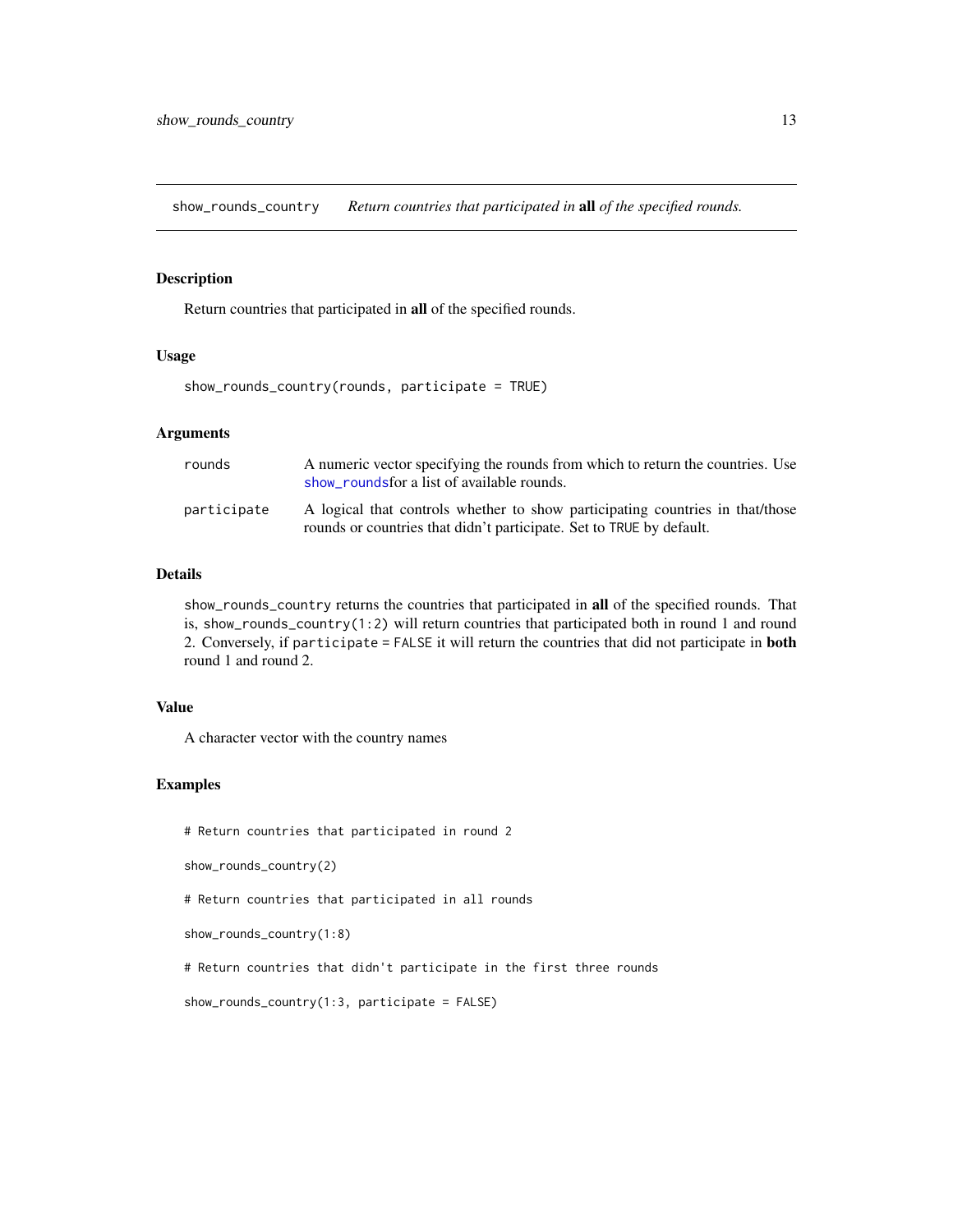<span id="page-13-1"></span><span id="page-13-0"></span>show\_sddf\_cntrounds *Return available SDDF rounds for a country in the European Social Survey*

#### Description

Return available SDDF rounds for a country in the European Social Survey

#### Usage

```
show_sddf_cntrounds(country, ess_email = NULL)
```
#### Arguments

| country   | A character of length 1 with the full name of the country. Use show_countries<br>for a list of available countries.                                                                                                                           |
|-----------|-----------------------------------------------------------------------------------------------------------------------------------------------------------------------------------------------------------------------------------------------|
| ess_email | a character vector with your email, such as "your_email@email.com". If you<br>haven't registered in the ESS website, create an account at http://www.europeansocialsurvey.<br>org/user/new. A preferred method is to login through set_email. |

#### Details

SDDF data are the equivalent weight data used to analyze the European Social Survey properly. For more information, see the details section of [import\\_sddf\\_country](#page-5-1). As an exception to the show\_\* family of functions, show\_sddf rounds needs your ESS email to check which rounds are available. Be sure to add it with [set\\_email](#page-9-1).

#### Value

numeric vector with available rounds for country

#### Examples

```
## Not run:
set_email("your_email@email.com")
show_sddf_cntrounds("Spain")
## End(Not run)
```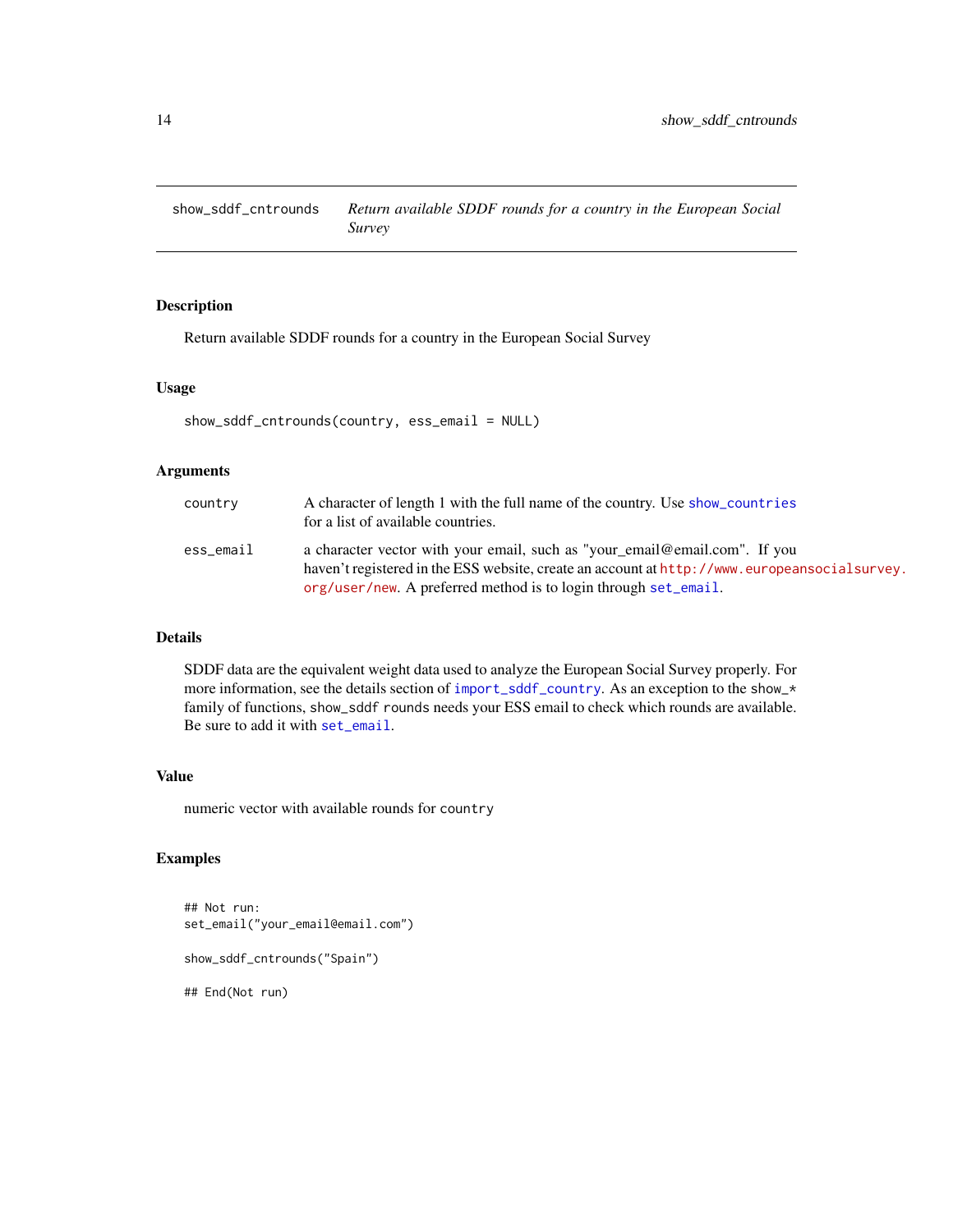<span id="page-14-2"></span><span id="page-14-0"></span>

#### **Description**

This function returns the available themes in the European Social Survey. However, contrary to [show\\_countries](#page-10-1) and [show\\_country\\_rounds](#page-11-2), themes can not be downloaded as separate datasets. This and [show\\_theme\\_rounds](#page-14-1) serve purely for informative purposes.

#### Usage

show\_themes()

#### Value

character vector with available themes

#### Examples

show\_themes()

<span id="page-14-1"></span>show\_theme\_rounds *Return available rounds for a theme in the European Social Survey*

#### Description

This function returns the available rounds for any theme from [show\\_themes](#page-14-2). However, contrary to [show\\_country\\_rounds](#page-11-2) themes can not be downloaded as separate datasets. This and the [show\\_themes](#page-14-2) function serve purely for informative purposes.

#### Usage

```
show_theme_rounds(theme)
```
#### Arguments

theme A character of length 1 with the full name of the theme. Use [show\\_themes](#page-14-2)for a list of available themes.

#### Value

numeric vector with available rounds for country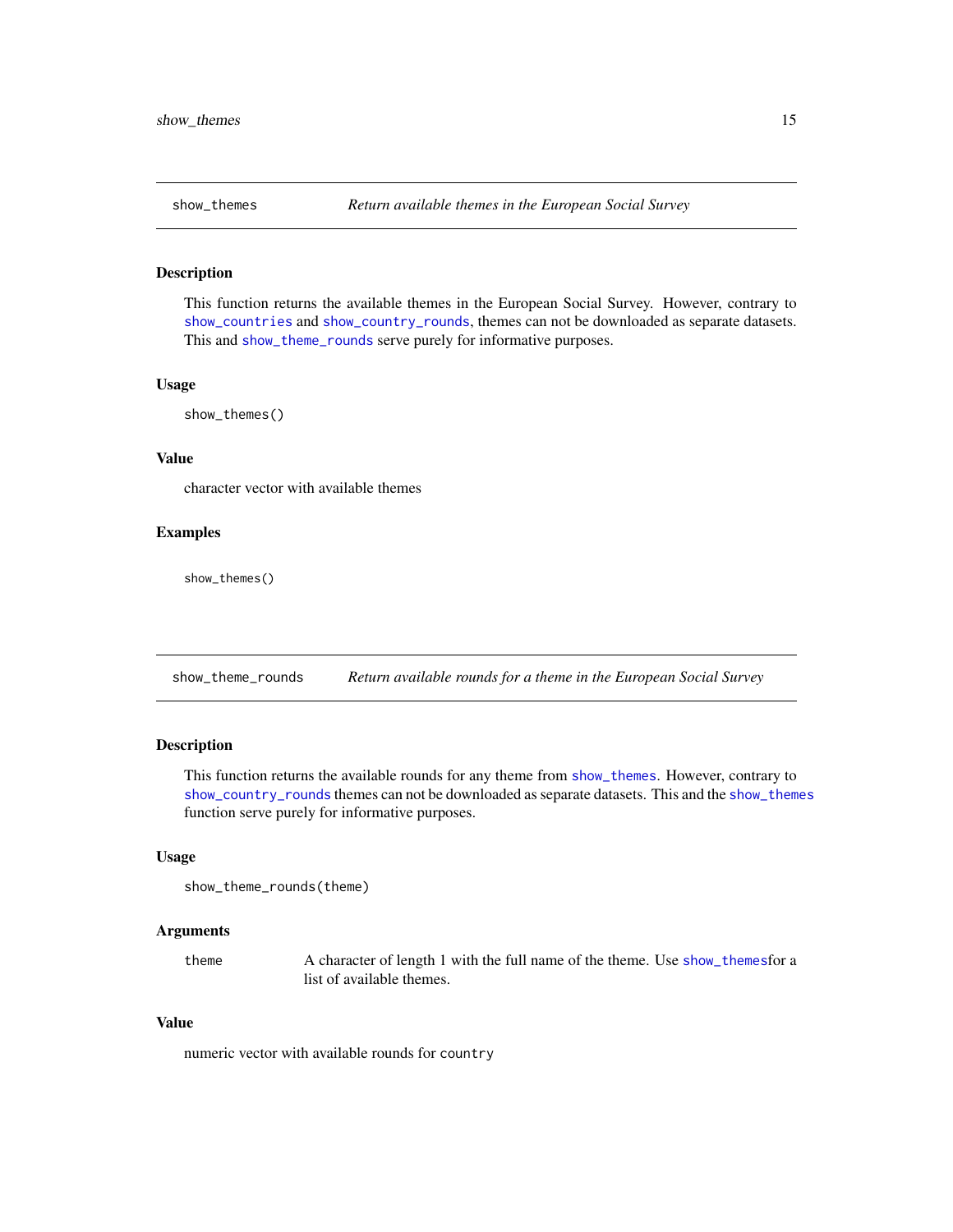### Examples

```
chosen_theme <- show_themes()[3]
```
# In which rounds was the topic of 'Democracy' asked? show\_theme\_rounds(chosen\_theme)

# And politics? show\_theme\_rounds("Politics")